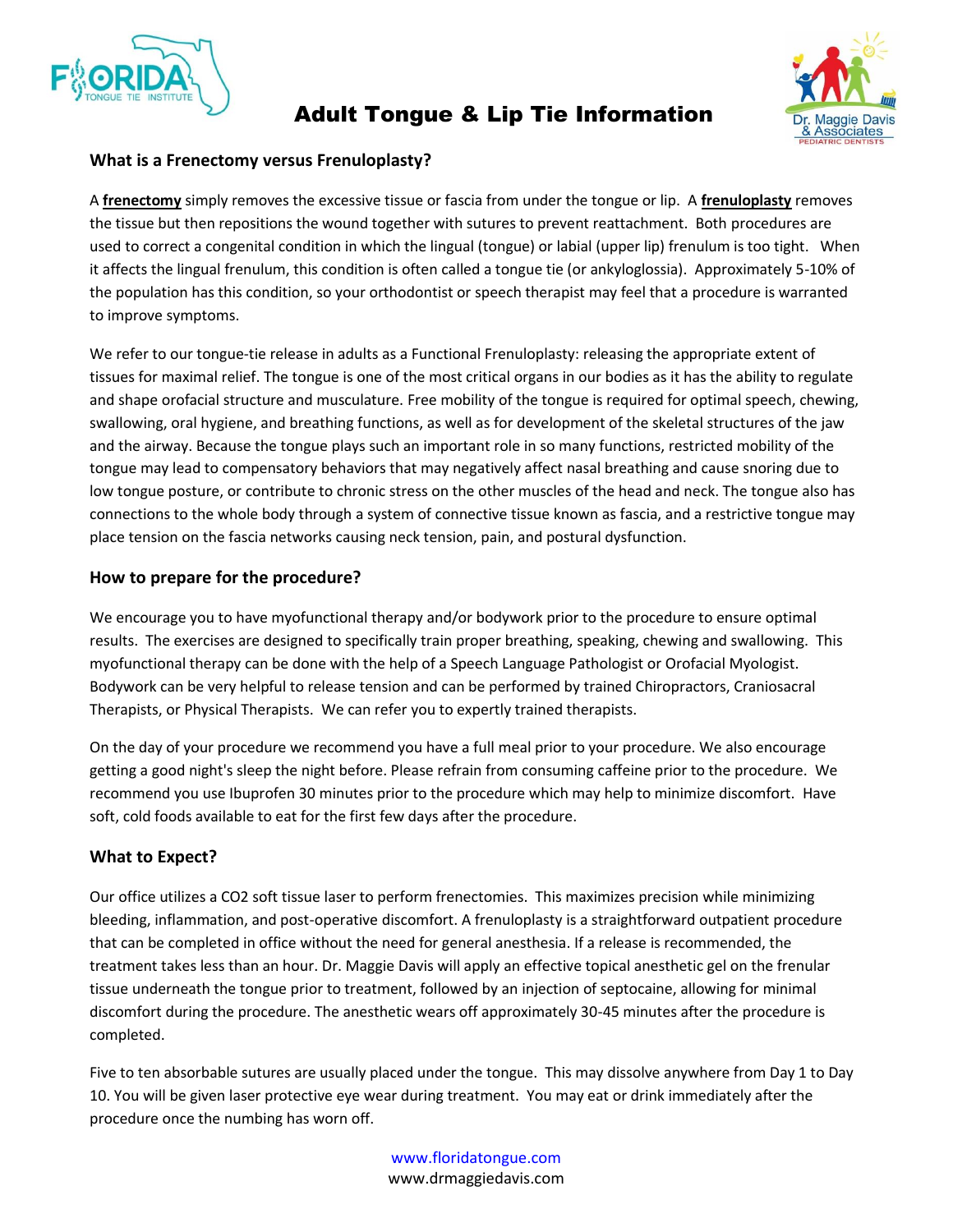## **Discomfort**

Discomfort is mild to moderate and usually lasts for the first several days (occasionally up to 5 days). Mild swelling of the lip will also occur if a lip revision was performed. Your tongue may feel larger than usual and more painful to move. Ibuprofen (Motrin/Advil) or Acetaminophen (Tylenol) should be given and can be rotated every 4 hours. Avoid citrus or spicy food or foods that require a lot of chewing to minimize discomfort. No antibiotics are administered. We recommend rinsing with salt water and/or alcohol-free mouthwash several times a day to keep the wound clean and reduce the risk of infection. Please continue normal tooth brushing, flossing and oral care.

# **Post Procedure Care (Day 1-5)**

If the wound is closed with sutures at the time of procedure then no post-op stretches are required. The tongue should only be used minimally the first 1-5 days after the procedures. Avoid sticking your tongue out in the first 5 days. It is normal to experience some bloody oozing during the first 1-2 days. If steady bleeding occurs, place gauze under the tongue to hold pressure and call Dr. Maggie Davis. At your post-op examination, the doctor will evaluate healing of the wound. The sutures will dissolve on their own. As the sutures fall out, a white diamond-shaped area may appear where the frenum was. This is normal and not an infection, rather, it is granulation healing tissue that will heal and disappear in approximately two weeks.

# **Myofunctional Therapy (Day 5)**

Please understand that once your tongue tie is released, any speech, tension, sleep or dental growth improvements will not occur by themselves. Being established with a myofunctional therapist or familiarity with myofunctional exercises is critical. As the granulation tissue heals, this tissue will begin to contract by day 5-7. This is when the myofunctional therapy exercises become the most important. We will give you a list of exercises as a guide. We encourage you to do light movements with your tongue by sticking it up to the front teeth with your mouth wide open, side to side inside the cheek, around the teeth, and suction hold. A pre-established relationship with a therapist ensures customized exercises to address your unique problem areas.

# **Expectations & Improvement**

Speech Therapy, Orofacial Myology Therapy, Chiropractic (Gentle Bodywork) and Orthodontic support is essential for an ideal outcome. Sometimes speech temporarily worsens and a lisp can be heard in the first few days until healing is complete. The lisp is *not* permanent. Possible (but very rare) complications of frenuloplasty may include bleeding, pain, numbness, failure of procedure, scarring, and injury to adjacent structures which may result in salivary gland dysfunction. Full healing takes a few weeks. Post-operative visits are scheduled with Dr. Maggie at 5- 7 days. You may also send photos to floridatongue@gmail.com.

Please view the following video: https://youtu.be/BLeZ451PrGM Tongue-Tie Surgery Tips for Adults and Kids! By Sarah Hornsby, RDH (Orofacial Myologist)





[www.floridatongue.com](http://www.floridatongue.com/) www.drmaggiedavis.com